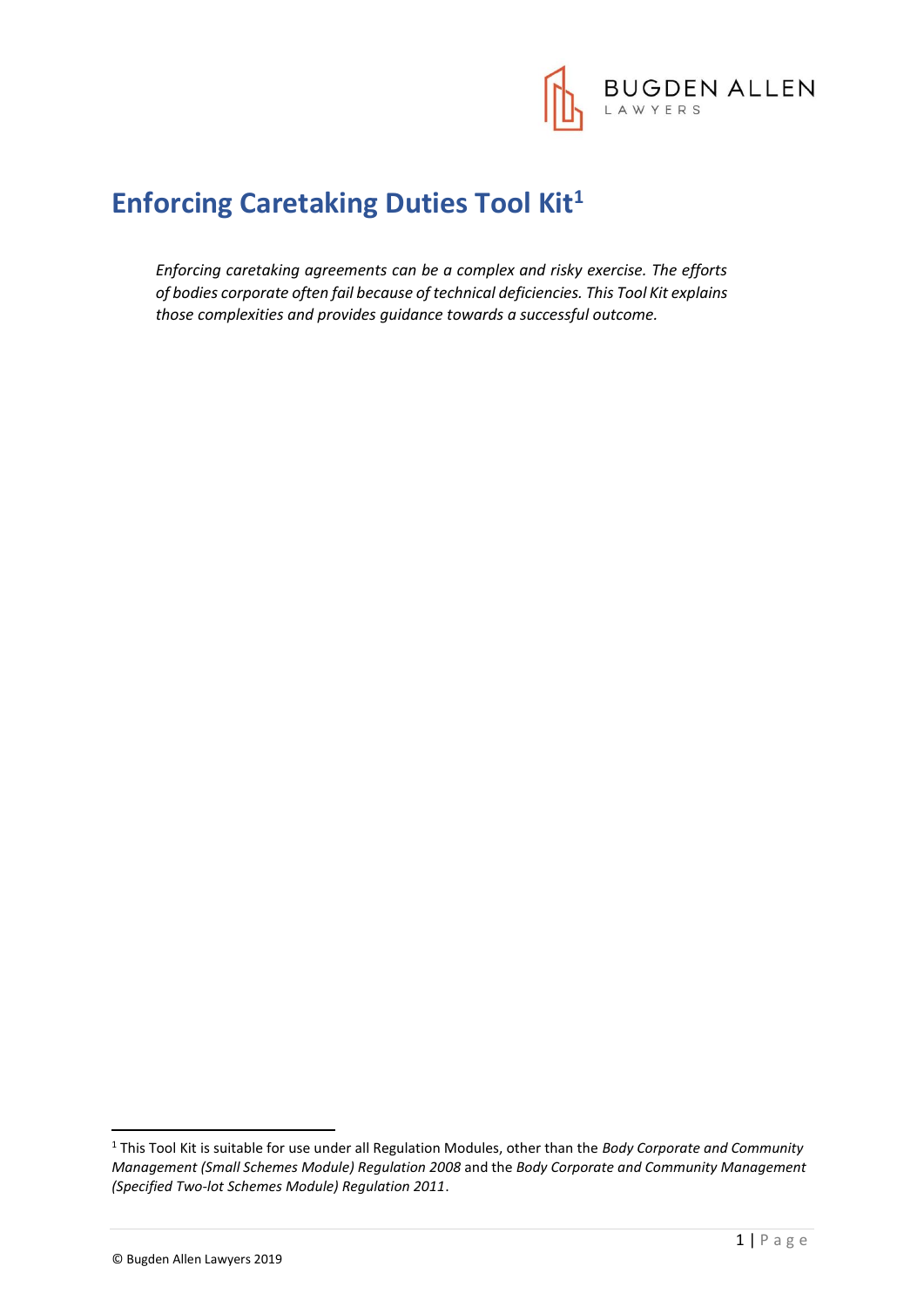

## **1. Source of Caretaking Duties**

Caretakers are usually engaged under an agreement known as a "service contract". This can be a caretaking agreement or a combined caretaking and letting agreement. In this tool-kit the agreement, whatever form it takes, will be referred to as the "**Agreement**".

The Agreement will set out the list of duties which the caretaker is required to undertake in respect of the common property. Sometimes the duties are set out in a schedule to the Agreement or in tables and are reasonably specific. In other cases, they are scattered throughout the Agreement and can be difficult to accurately interpret. This tool-kit is concerned with the enforcement of those duties by the body corporate where they are not being performed by the caretaker or are being inadequately performed.

## **2. Types of performance issues**

From our experience, caretaker performance issues usually fall within one or more of the following categories:

- the duty is not being performed at all;  $(a)$
- $(b)$ the duty is being performed, but is not being performed satisfactorily;
- $(c)$ there is a dispute as to what is required to satisfactorily perform the duty; or
- $(d)$ there is a dispute as to whether the duty has to be performed by the caretaker.

Categories (c) and (d) above present the most challenge for bodies corporate. In the case of (c), the underlying problem is often the vague description of the duty in the Agreement, such as a general duty to "*keep the common property clean and tidy*".

Does that mean that the caretaker:

- has to personally clean every minute part of the common property in the entire scheme;  $(a)$
- $(b)$ is only required to ensure that it looks clean and tidy (the deep cleaning process being undertaken by someone else); or
- $(c)$ is only responsible for ensuring that someone does the cleaning at the expense of the body corporate?

In the case of category (d), the Agreement commonly has a clause excusing performance of a duty where it would normally be carried out "*by a tradesperson*" or "*by a skilled tradesperson*". This often leads to arguments about whether certain gardening or cleaning duties, in particular, need some special skills or equipment that the caretaker cannot be expected to have.

#### **3. Have realistic expectations**

At the outset of any performance process, the body corporate should have realistic expectations as to what can be achieved given the wording of the Agreement. If the duties are vague or do not fit the scheme's circumstances, that may be something the body corporate needs to live with. It may even be something entitling the body corporate to compensation from a developer who put the Agreement in place.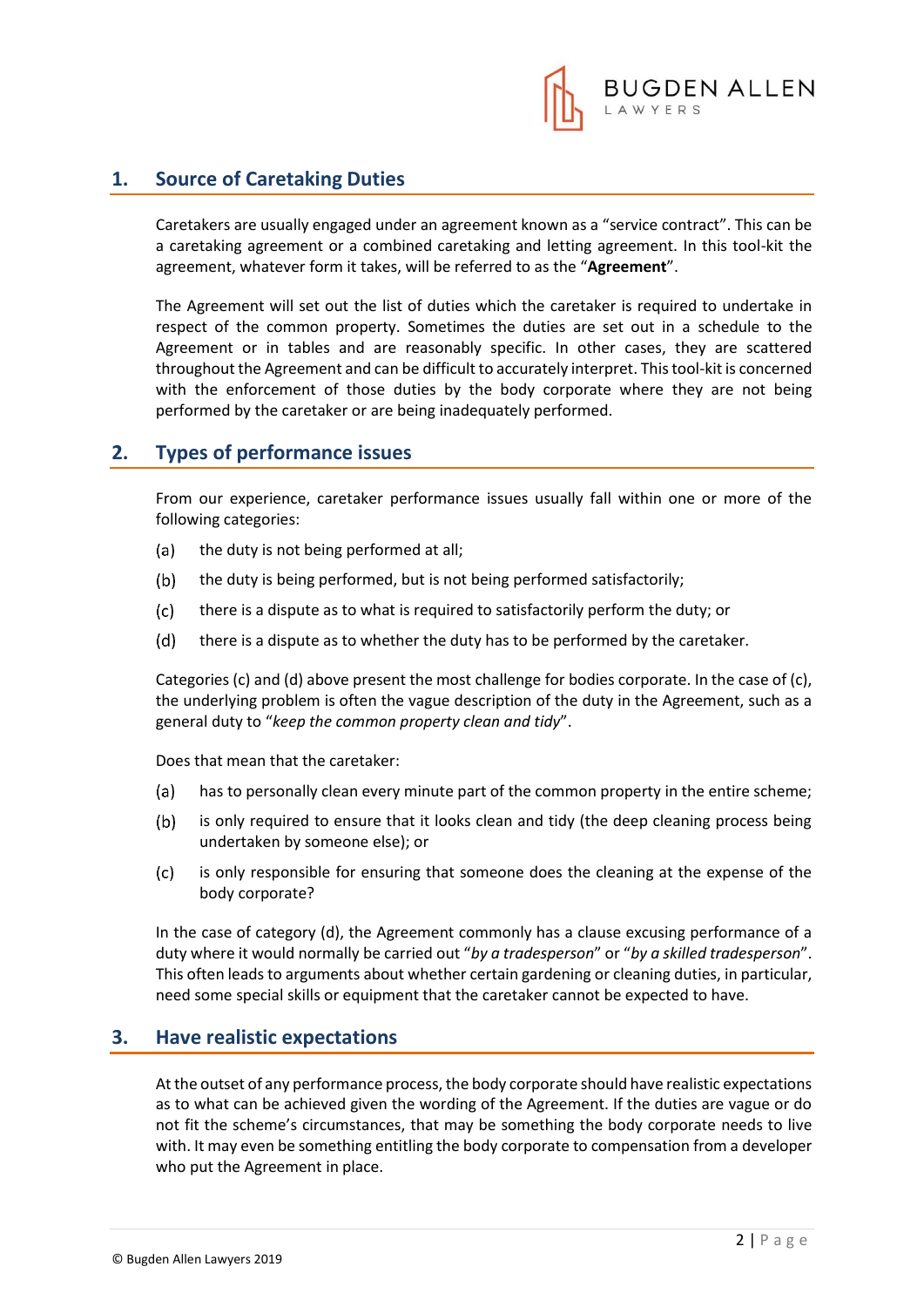

To pursue the performance of vague or irrelevant duties can be a time consuming and costly exercise which fails to produce any positive outcome.

## **4. Importance of a "paper trail"**

If a body corporate is serious about enforcing caretaking duties it needs to ensure that a detailed 'paper trail' is created throughout the entire performance process. This includes such things as:

- keeping copies of correspondence and e-mails  $(a)$ 
	- (i) to the caretaker; or
	- (ii) from unit owners,

about performance issues;

- $(b)$ making notes (including date, time and place) about conversations with –
	- (i) the caretaker; or
	- (ii) unit owners,

about performance issues;

- taking photographs (with records of date, time and place) of the consequences of non- $(c)$ performance, such as unattended damage, inadequate cleaning, etc.; and
- $(d)$ authorising all significant communications with and instructions to the caretaker by resolutions of the committee.

If the enforcement process ends up in a formal dispute before the Queensland Civil and Administrative Tribunal ("**QCAT**"), that paper trail will be critical to the body corporate's chances of success.

#### **5. Importance of owner support**

In many cases caretakers actively try to limit the extent to which they must perform the caretaking duties. For example, they may argue that:

- a particular duty (such as pool maintenance or bin cleaning) requires the services of a  $(a)$ tradesperson;
- $(b)$ they cannot trim the hedges because they are too high for anyone but a skilled tradesperson; or
- $(c)$ there are workplace, health and safety issues with a particular duty, such as window cleaning.

In such cases, confronting the performance issues may result in defensive action by the caretaker. Such action can include things like threats of defamation action or complaints about 'bullying' to Fair Work Australia. In most cases it also includes an orchestrated campaign against the committee members who are driving the enforcement process. This campaign usually involves:

- $(a)$ communications from the caretaker direct to unit owners;
- $(b)$ pressure for support from owners whose units are in the letting pool;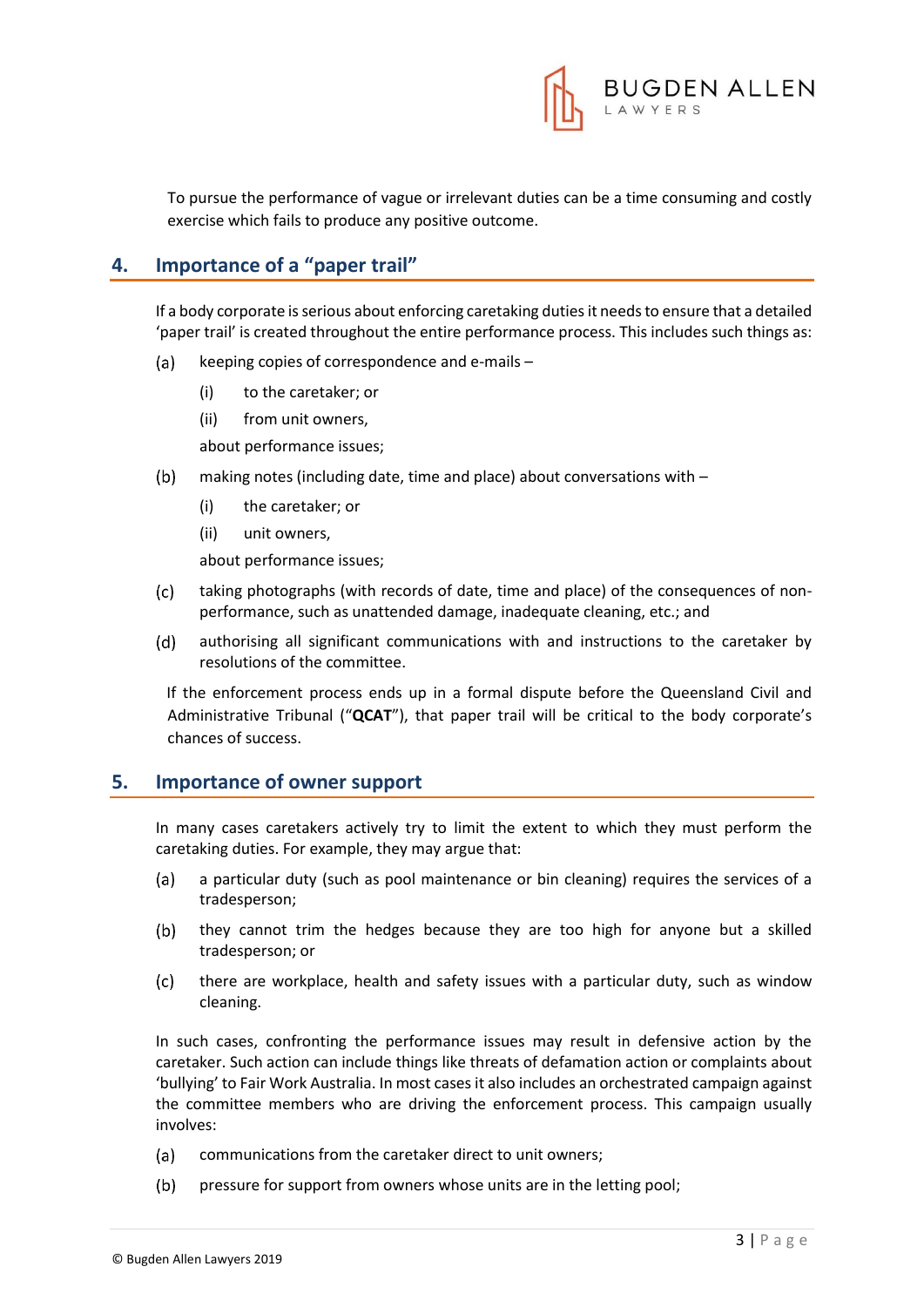

- $(c)$ complaints of bullying or unreasonable conduct by the committee; or
- $(d)$ organising owners sympathetic to the caretaker to stand against sitting committee members at the annual committee elections.

These sympathetic owners are often members of the caretaker's letting pool who have no firsthand experience of the performance issues and who may be more concerned about the stability of the on-site letting operations. From our experience, these campaigns have a high success rate and they often result in the entire committee being replaced and the new committee discontinuing the enforcement process (often after significant costs have been incurred by the body corporate).

It is therefore most important that any committee wishing to pursue caretaker performance issues should ensure that owners are kept fully informed about the problems being experienced and the action being taken. Owners need to be fully supportive of the committee's position if the enforcement process is to be sustained and effective. If owners are not supportive, then the committee should seriously consider abandoning the enforcement process.

#### **6. Suggested enforcement process**

We recommend consideration of a staged enforcement process to minimise costs and to try to preserve the relationship between the caretaker and the body corporate. This staged process involves the following sequential steps:

**STEP 1** – Make a list of the performance issues and sit down with the caretaker and discuss them. The discussion can include such things as –

- (a) the desire to preserve the relationship and avoid enforcement action;
- $(b)$ the need for fairness in the relationship (e.g. "you are working about 20 hours a week and being paid \$110,000 and that is clearly not what the agreement intends and is fundamentally unfair to the owners");
- $(c)$ the caretaker's concerns and views;
- $(d)$ the importance of caretaking to the "letting appeal" of the building and the preservation of unit values (both of which are common interests to the caretaker and unit owners);
- $(e)$ ways in which a compromise may be reached; and
- $(f)$ whether the engagement of an independent mediator would assist.

**STEP 2** – Document any points agreed at that meeting and list points that were not agreed.

**STEP 3** – If performance issues continue, send a 'warning' letter to the caretaker (see **Form A** for a suggested letter).

**STEP 4** – If there was some improvement, but it was not sustained by the caretaker, send a further warning letter (see **Form B** as an example of this type of letter).

**STEP 5** – If there is still no improvement, consider what further action is the most appropriate (if necessary, with the assistance of legal advice).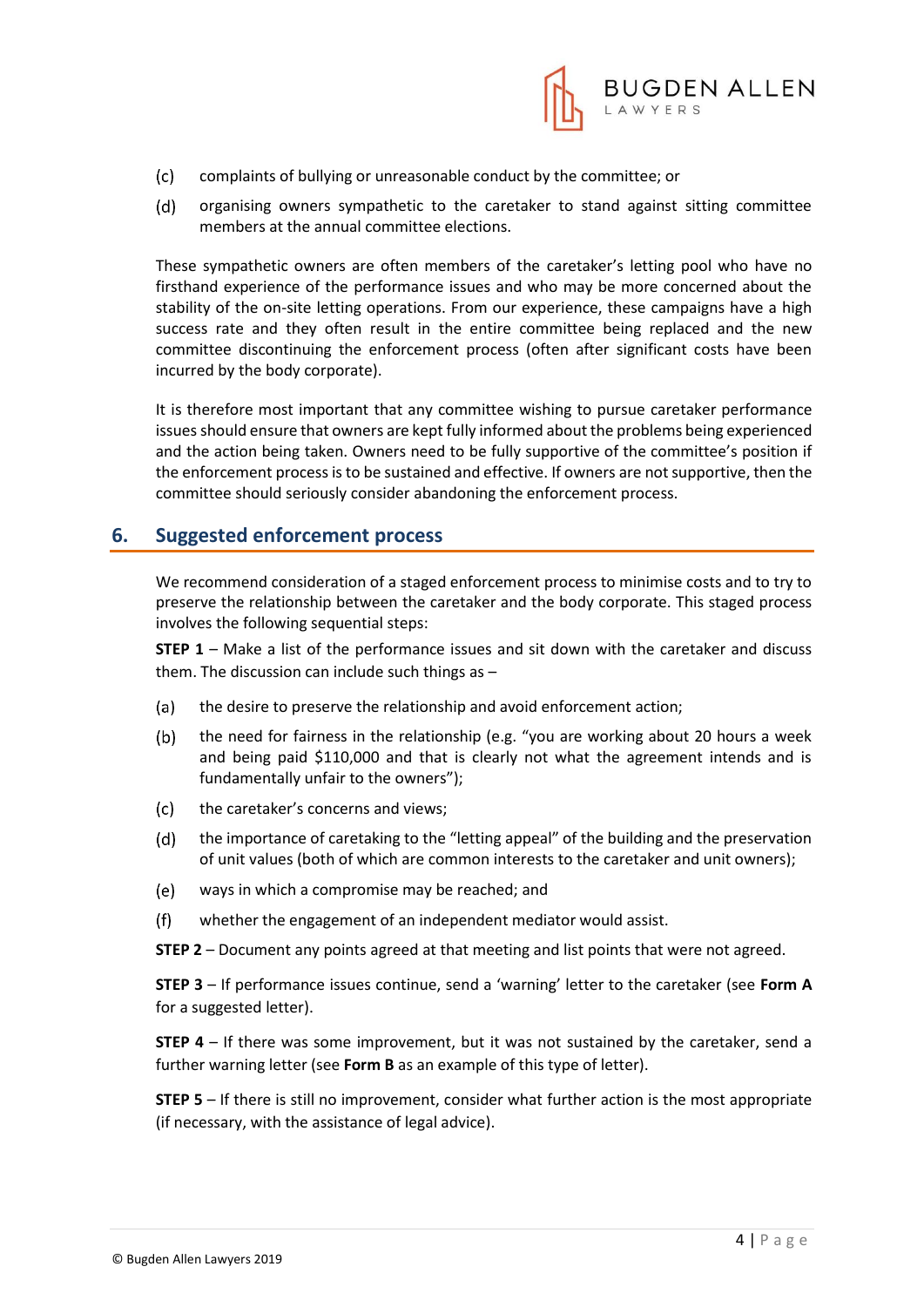

## **7. Options for further action**

Depending upon the content of the Agreement and the circumstances, there may be other options available for enforcement of the terms of the Agreement. This is because the various regulation modules<sup>2</sup> allow a body corporate to terminate an Agreement in a number of circumstances.

Apart from mutually agreed terminations, an Agreement may be terminated either:

- $(a)$ under the Act; or
- $(b)$ under the Agreement.

#### *Termination under the Act*

There are 2 types of "terminations" under the Act. The first type does not involve any prior notice requiring the caretaker to remedy the matter. The grounds for this type of termination occur where the caretaker (or a director of the caretaker, if it is a corporation):

- $(a)$ is convicted of an indictable offence involving fraud or dishonesty;
- is convicted on indictment of an assault or an offence involving an assault;  $(b)$
- $(c)$ carries on a business contrary to law and which involves the supply of services to the body corporate, or lot owners or occupiers; or
- $(d)$ transfers an interest in the Agreement without the body corporate's approval.

The second type of termination can only be used where the caretaker has been served with a remedial action notice ("**RAN**") and has failed to comply with that notice. The grounds for this type of termination occur where the caretaker (or a director of the caretaker, if it is a corporation):

- (e) engages in misconduct, or is grossly negligent in carrying out functions under the Agreement;
- fails to carry out duties under the Agreement;  $(f)$
- $(g)$ contravenes their code of conduct (as to which see later);
- $(h)$ fails to disclose their relationship with a person supplying goods or services to the body corporate;
- $(i)$ fails to disclose certain contracts involving "associates"; or
- fails to disclose a commission or other benefit arising from certain contracts.  $(i)$

#### *Termination under the Agreement*

Termination under the Agreement will depend upon the content of the Agreement, so it is only possible to provide general comment on this option. Some Agreements give immediate rights to terminate (without notice to remedy the default), while others require a default notice (similar to a RAN) to be served and not complied with before the termination can occur.

1

<sup>2</sup> For the purposes of this tool-kit we will work with the *Body Corporate and Community Management (Standard Module) Regulation 2008.*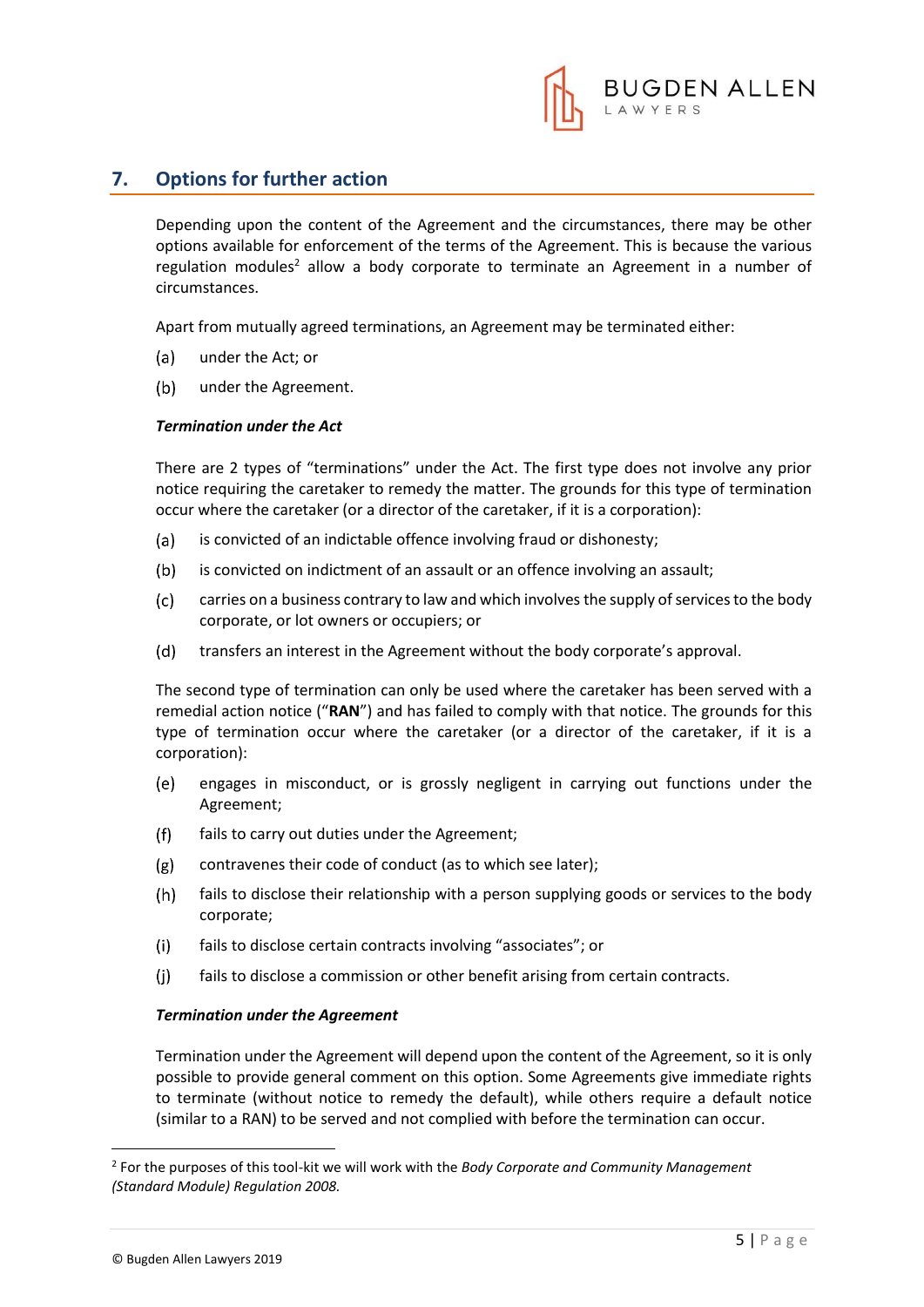

Each Agreement needs to be looked at separately to determine what options may exist under its terms.

#### *The Code of Conduct*

Caretakers are bound by the *Code of conduct for body corporate managers and caretaking service contractors*("**Caretaker's Code**")<sup>3</sup> while Letting Agents are bound by the *Code of conduct for letting agents* ("**Letting Agent's Code**").<sup>4</sup> The provisions of a code of conduct are taken to be included in the terms of the person's engagement (i.e. they are implied terms of their contract). In addition, if there is a conflict between the provisions of the contract and the provisions of a code of conduct, the provisions of the code prevail.

It follows that a body corporate contemplating the issue of a RAN should consider whether there has also been a breach of the relevant code of conduct and whether it is worth including that breach (as a breach of the contract) in the RAN.

## **8. Remedial Action Notice**

A RAN is a written notice which states **each** of the following:

- (1) The body corporate believes that the caretaker has acted in a way mentioned in items (e) to (j) above.
- (2) Details of that action sufficient to identify
	- the misconduct or gross negligence the body corporate believes has happened;  $(a)$
	- $(b)$ the duties the body corporate believes have not been carried out;
	- $(c)$ the provision of the code of conduct the body corporate believes has been contravened; or
	- the provision of the relevant regulation module the body corporate believes has (d) been contravened (i.e. in relation to items (h), (i) and (j) above).
- (3) That the person must within the period stated in the notice:<sup>5</sup>
	- $(a)$ remedy the misconduct or gross negligence;
	- (b) carry out the duties; or
	- remedy the contravention.  $(c)$
- (4) That if the caretaker does not comply with the notice in the period stated, the body corporate may terminate the Agreement.

That all sounds simple enough, but historically a string of QCAT cases has shown that the drafting of the RAN is probably the most critical process involved in terminating the Agreement. The RAN must be very carefully drafted and must contain very specific information based on

1

<sup>&</sup>lt;sup>3</sup> See Schedule 2 to the Act.

<sup>4</sup> See Schedule 3 to the Act.

<sup>5</sup> Which must be of sufficient length to reasonably allow time for the caretaker to remedy the particular breach and in any event, must not be less than 14 days after the notice is given.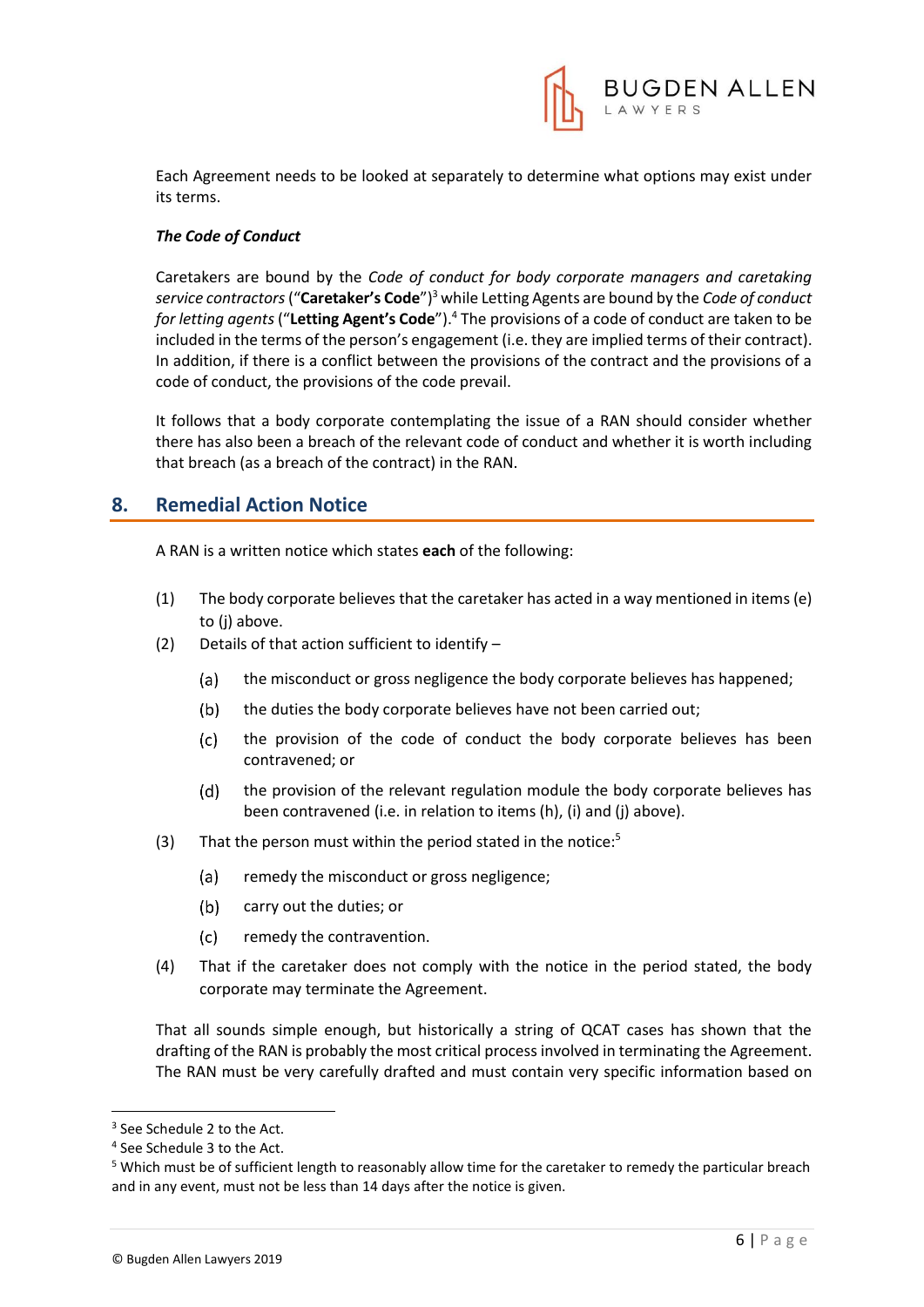

the circumstances of the Agreement and the breaches which have occurred. For that reason, we have not provided a "precedent" for a RAN – to do so would not be in the interests of the body corporate.

## **9. Another Option**

If a caretaker's poor performance or conduct amounts to a breach of the Caretaker's Code or the letting agent commits a breach of the Letting Agent's Code, then there may be another option. Leaving aside the possibility of including that breach in a RAN (as discussed above), it may be possible to give the caretaker and/or letting agent a "code contravention notice". There are exceptions to the right to give such a notice, but they rarely apply, and this option may be worth considering.

If the caretaker or letting agent fails to comply with a code contravention notice the body corporate may require the transfer of the management rights. The Act contains very detailed provisions as to how a code contravention notice must be approved by the body corporate and how the transfer process must occur. Therefore, a body corporate considering use of the forced transfer provisions should not attempt to handle the process itself, but rather engage legal assistance.

## **10. Prospects before QCAT**

It is fair to say that statistically, bodies corporate have not been very successful before QCAT. While QCAT can be relied upon to competently apply the law, it is understandable that a Court or Tribunal will be reluctant to extinguish a very valuable asset in the form of management rights in the absence of a compelling case.

It therefore follows that:

- A case should be carefully scrutinised before it is allowed to go to QCAT.
- The body corporate's chances of success can be improved by careful planning of the process leading up to the issue of a RAN or code contravention notice (as suggested above).
- A body corporate needs to be committed to endure the time and costs involved in a contested QCAT case.
- Committees need to carefully manage their communications with owners prior to and throughout the contest (as suggested above).

#### **11. Conclusions**

Enforcing Agreements can be difficult, particularly if they have been drafted more in the interests of the caretaker than the body corporate. Committees therefore need to:

- Understand the options and processes involved.
- Make every effort to mutually resolve any differences before committing the body corporate to a formal dispute process.
- Keep owners fully informed and "on side".
- Use competent legal advisors before embarking on any formal enforcement process.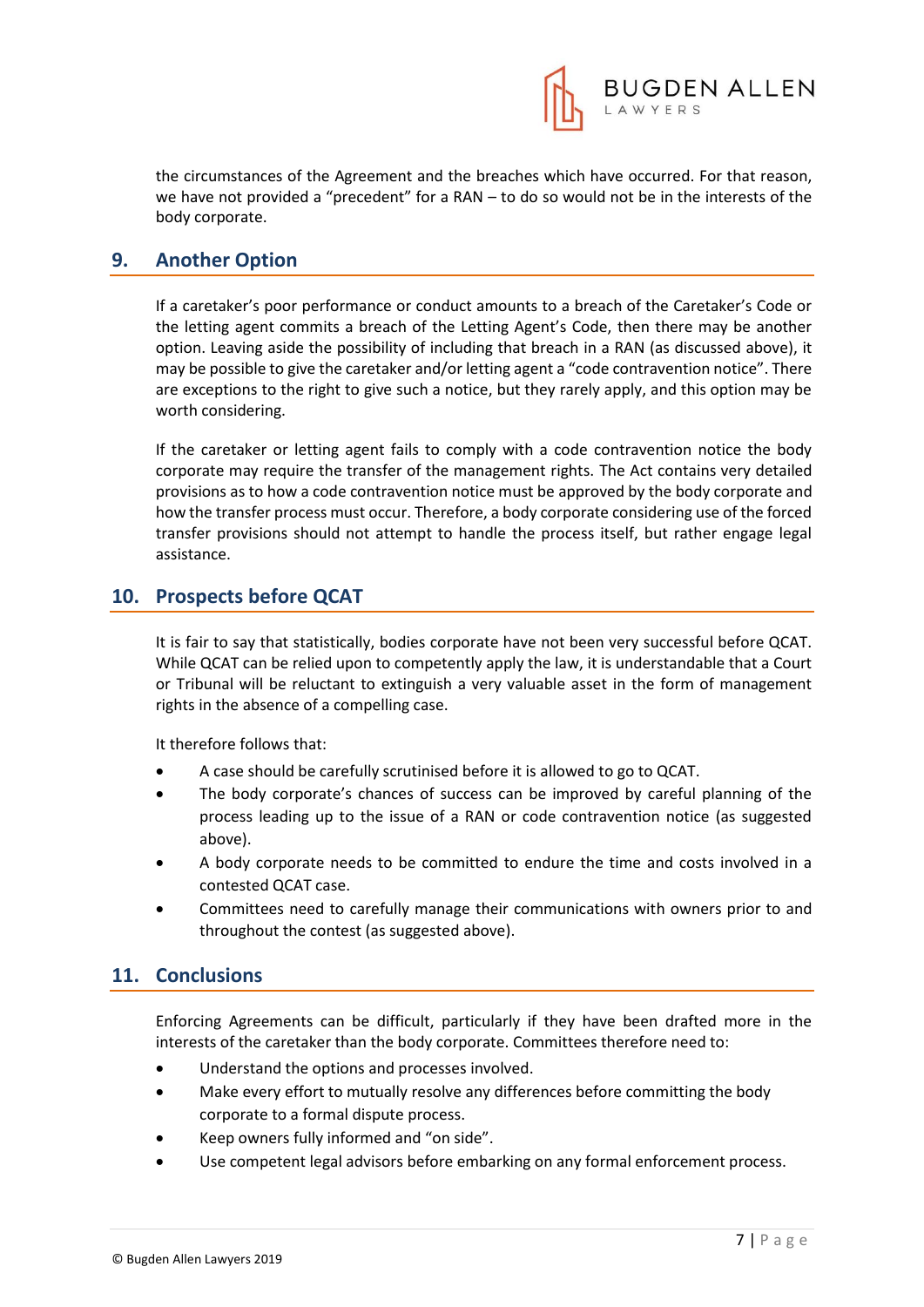

## **Form A**

## **Warning letter**

[*Addressee*]

Dear [*Salutation*]

At the meeting between you and the committee on [*insert date*] the body corporate's concerns about the way in which you were performing your caretaking duties was discussed and the following was agreed:

[*Insert brief terms of the agreement reached*]

After that meeting the committee noticed a marked improvement in the way your duties were being performed and the general appearance of the building. However, in recent weeks the standard of performance of your duties has declined. In particular, the committee has noted:

[*Insert brief description of current issues*.]

I have been asked to bring these matters to your attention, to ask you to again improve the performance of your duties and to sustain that improvement into the future. Your co-operation in this regard would be appreciated.

Yours faithfully,

……………………………………………

[*Name*]

Secretary Body corporate for [Name] CTS [Number]